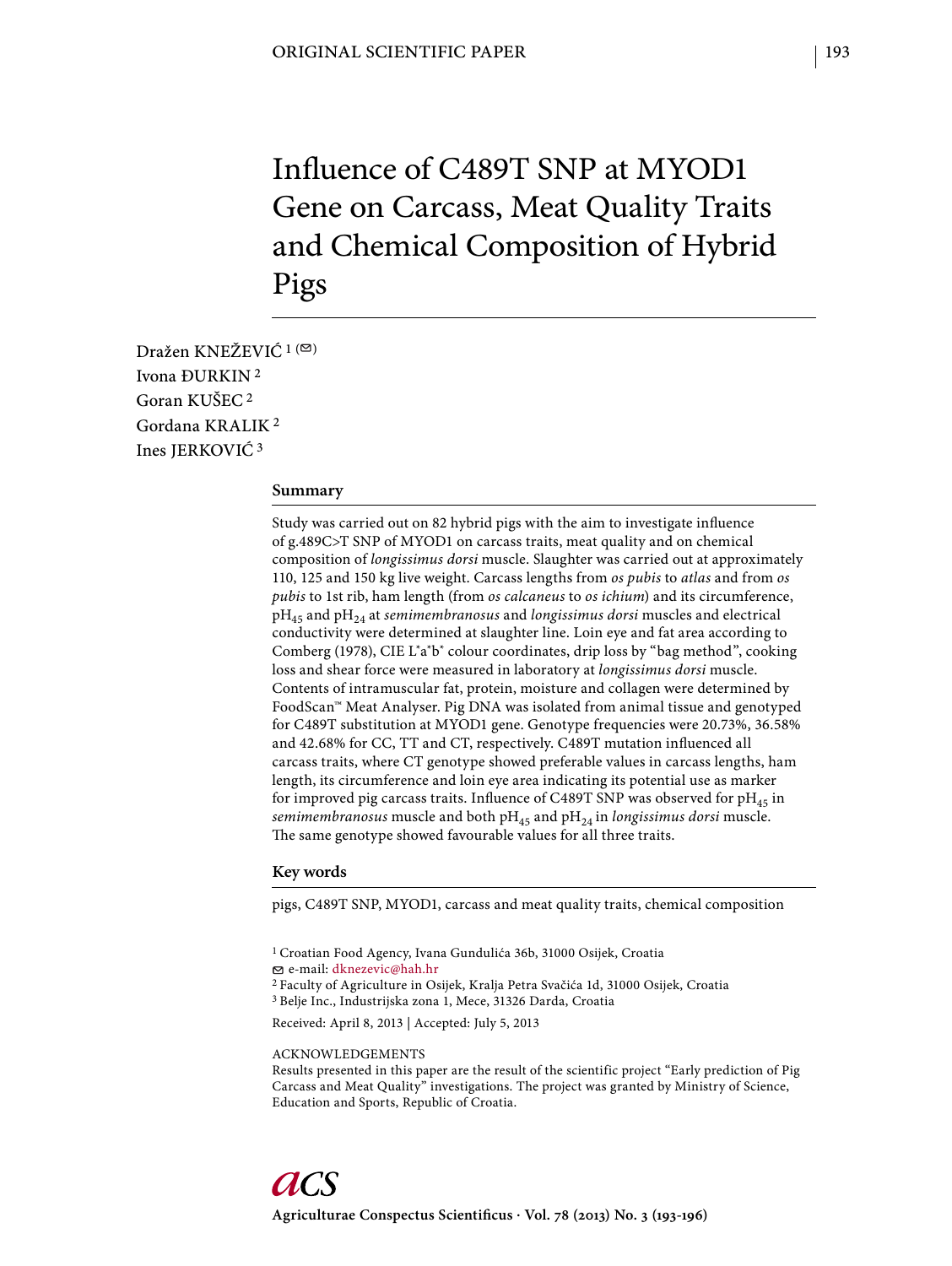# **Aim**

Due to the high share of pork in the total meat consumption different animal and food producing industries are faced with various challenges to ensure sufficient pork quantities together with satisfactory quality. Numerous studies suggest that increased pig meat leanness often results in decreased meat quality (Sonesson et al., 1998; Kralik et al., 2002; Kušec et al., 2004). Muscle formation and muscle growth processes have significant effect on meat quality traits (Kuhn et al., 2002; Rehfeldt, 2005; Rehfeldt and Kuhn, 2006). Pork quality is influenced by the muscle fibres number and size (Rehfeldt et al., 2000; Lee et al., 2012b). In addition to non-genetic effects the muscle fibres number is determined by genetic factors which are capable to influence prenatal myogenesis (Rehfeldt et al., 2000). MyoD family of genes encodes highly conserved basic helix-loop-helix proteins that control the embryonic muscle fibers development and their postnatal hypertrophic growth (Olson, 1990). It is consisted of four related genes: MYOD1 (MYF3), MYF4, MYF5 and MYF6. Identification of MYOD1 gene, as the main regulatory gene for skeletal muscle differentiation, enabled the assessment of the role of tissue-specific transcription factors in the regulation of cell differentiation (Tapscott, 2005). Several previous MYOD1 SNP studies showed that MYOD1 can be a very important factor for carcass and meat quality traits (Kapelański et al., 2005; Urbanski et al., 2006; Lee at al., 2012a). Changes in the expression or variations in MYOD1 gene can affect the number of muscle fibers and their thickness, which has a significant impact on carcass and meat quality traits (te Pas et al., 2000; Urbanski et al., 2006; Stupka et al., 2012).

The aim of this study was to investigate associations of C489T SNP, located in the MYOD1 gene, with carcass and meat quality traits, as well as with chemical composition of *m. longissimus dorsi* in hybrid pigs.

## **Material and methods**

The animal material consisted of 82 PIC (Pig Improvement Company; P337xC23) pigs, gilts (n=41) and barrows (n=41) originating from three sires and 21 dams. Pigs were housed under same conditions and fed balanced diets with *ad libitum* access to feed and water. The animals were kept to 110, 125 and 150 kg live weight. When the animals reached planned slaughter weight (±2 kg) they were transported to the slaughterhouse and slaughtered after electrical stunning (225-380 V; 0.5 A; 5-6 s).

At the slaughter-line hot carcass weight (HCW), carcass lengths "a" (from *os pubis* to *atlas*) and "b" (from *os pubis* to 1st rib), ham length (from *os calcaneus* to *os ichium*) and circumference (at its widest part), were measured. pH measurements were taken 45 minutes and 24h *post mortem* at *m. longissimus dorsi* (*LD*) and *m. semimembranosus* (*MS*). Measures of electric conductivity (EC) were taken at the same time and in the same places as for pH. Backfat and muscle areas were measured by geometric procedure (Comberg, 1978) and expressed as fat/loin eye ratio (%). Meat colour was determined using Minolta CR-300 chromameter (Minolta Camera Co. Ltd., Osaka Japan) calibrated against white plate ( $L^*=93.30$ ; a<sup>\*</sup>=0.32 and 1.8; b<sup>\*</sup>=0.33) with a D65 light source and 2° standard observer. The colour values were expressed as CIE L\*a\*b\* (Commission Internationale de l'Eclairage, 1976). Drip loss was measured according to Honikel (1987) after 48h of cooling the samples at  $4^{\circ}$ C. Instrumental tenderness (shear force) was measured on TA.XT*plus* Texture Analyser fitted with a 1 mm thick Warner-Bratzler shear attachment after cooking the meat in a water bath to internal temperature of 73°C and cooling it for 24h at 4°C.

The chemical composition of *LD* muscle (share of protein, moisture, fat and collagen) was determined using MeatScan™ NIR analyser (Foss, Denmark).

The genomic DNA was isolated from muscle tissue with the "High Pure PCR Template Preparation Kit" (Roche Diagnostics GmbH). After DNA isolation PCR analysis was performed with primer sequences reported by Urbanski et al. (2004). PCR was performed using the "HotStar Taq<sup>®</sup> Plus Master Mix Kit" (Qiagen Sample & Assay Technologies GmbH; Hilden, Germany) in a total volume of 20 μL containing 7.5 mL HotStar Taq<sup>®</sup> Plus Master Mix,  $9.5 \mu L$  ddH<sub>2</sub>O, 1 $\mu$ L of each primer and 1 $\mu$ L DNA (200 ng/ $\mu$ L concentration). PCR amplification was performed in a GeneAmp PCR System 2700 (Applied Biosystems) according to the following temperature regime: initial denaturation at 95°C for 15 minutes, followed by 35 cycles of denaturation at 95°C for 60 seconds, annealing at 55°C for 30 seconds and elongation at 72 $^{\circ}$ C for 60 seconds, with the final elongation step at 72 $^{\circ}$ C for 7 minutes. The obtained PCR products were purified using High Pure PCR Clean Up Micro Kit (Roche, Germany) and sequenced with 96-capillary "ABI3730xl DNA Analyzer" (Applied Biosystems, USA) sequencer using BigDye Terminator Kit and fluorescent automatic sequencing protocol. SNP identification was performed by DNA Baser Sequence Aligner v3.5.2, EditSeq 5.01 and MegAlign 5.01 (DNASTAR Lasergene Core Suite).

The relationship between genotypes at MYOD1 gene and carcass and meat quality traits was performed using mixed model ANCOVA in Statistica 10 (StatSoft Inc.), where sex and genotype were treated as fixed and date of slaughter as random effect, while hot carcass was included as covariate, when significant for all traits. The differences between genotypes were evaluated using Fisher LSD test, where  $p<0.05$  was classified as significant difference and *p*<0.1 as tendency.

## **Results and discussion**

The results of sequence analysis showed three genotypes on C489T locus of MYOD1 gene: CC, CT and TT, respectively. Of 82 animals investigated 20.73% were homozygous CC and 36.58% were TT genotype, while 42.68% were heterozygous. Urbański et al. (2006b) reported 55.5% of CT genotype, 23.3% of CC genotype and 21.2% of TT genotype in Yorkshire breed. In Landrace pig breed these frequencies were 51.3%, 37.4% and 11.3% for CT, CC and TT genotypes, respectively. Lee et al. (2012a) reported frequencies of 8.0% for CC, 50.0% for CT and 33.0% for genotype in Berkshire breed and 23.0% for CC, 43.0% for CT and 33.0% in Yorkshire breed, respectively. In hybrid gilts belonging to Line 990 the frequencies were 15.5% for CC, 52.4% for CT and 32.1% for TT genotype (Urbański et al., 2005), while in Torhyb line crossbreed fatteners 34.4% of the animals belonged to CC genotype, 53.8% belonged to CT and 11.8% to TT genotype (Urbański et al. 2007).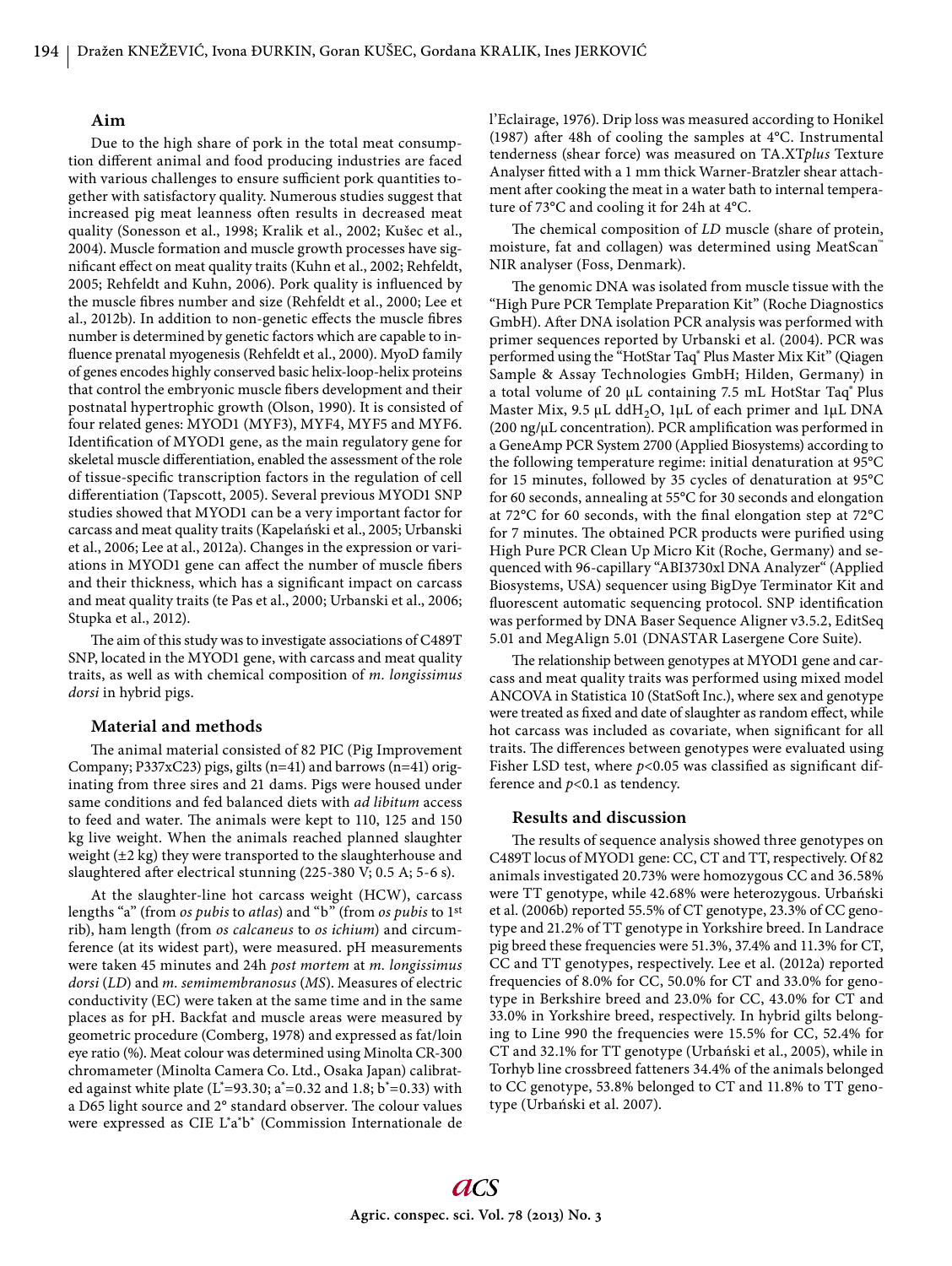|                                        |  | Table 1. LS means $\pm$ Sd for investigated carcass traits of pigs |  |  |
|----------------------------------------|--|--------------------------------------------------------------------|--|--|
| as related to C489T SNP at MYOD1 locus |  |                                                                    |  |  |

| Trait                   | Genotype                   |                           |                           |  |
|-------------------------|----------------------------|---------------------------|---------------------------|--|
|                         | CC.                        | CТ                        | TТ                        |  |
| N                       | 17                         | 35                        | 30                        |  |
| Carcass length "a" (cm) | $95.24^{\circ} \pm 3.83$   | $95.77^{\circ}$ ±4.39     | $93.03^{b} \pm 3.46$      |  |
| Carcass length "b" (cm) | $112.35^{\circ}$ ± 4.33    | $113.60^a \pm 3.52$       | $109.90^{\rm b} \pm 3.71$ |  |
| Ham length (cm)         | $34.82^b \pm 1.51$         | $35.46^a \pm 1.01$        | $34.93b + 1.70$           |  |
| Ham circumference (cm)  | $75.12^{\circ} \pm 3.30$   | $75.34^a \pm 4.11$        | $73.47^b \pm 4.01$        |  |
| Loin eye area $(cm2)$   | $52.84^{\text{B}}\pm 6.66$ | $55.90^{\text{A}}\pm6.13$ | $53.84^{AB} \pm 7.52$     |  |
| Fat area $(cm2)$        | $22.04^{A} \pm 5.97$       | $21.86^{\text{B}}\pm5.88$ | $20.24^c\pm 5.47$         |  |
| Fat/meat ratio (%)      | $41.53^{A}$ ±9.84          | $39.27^{A} + 11.11$       | $37.73^{B}+9.61$          |  |

a,bMean values in the same row with different superscript statistically differ (*p*<0.05); A,B*p*<0.1. Length "a" (*os pubis - atlas*); length "b" (*os pubis* - 1st rib); ham length (*os calcaneus* - *os ichium*).

| Table 2. LS means $\pm$ Sd for meat quality traits and chemical |
|-----------------------------------------------------------------|
| properties of longissimus dorsi muscle as related to C489T SNP  |
| at MYoD1 locus                                                  |

| Trait                                  | Genotype              |                      |                       |  |
|----------------------------------------|-----------------------|----------------------|-----------------------|--|
|                                        | CC.                   | <b>CT</b>            | <b>TT</b>             |  |
| N                                      | 17                    | 35                   | 30                    |  |
| $pH_{45}$ , MS                         | $6.29^{\rm B} + 0.16$ | $6.37^{A} \pm 0.21$  | $6.30^{\rm B} + 0.32$ |  |
| $pH_{45}LD$                            | $6.25 \pm 0.22$       | $6.20 \pm 0.33$      | $6.32 \pm 0.26$       |  |
| $pH24$ .MS                             | $5.67^{AB}$ + 0.13    | $5.69A + 0.26$       | $5.60^{\rm B}$ ± 0.10 |  |
| $pH_{24}.LD$                           | $5.63^{ab}$ ± 0.14    | $5.69^{\circ}$ ±0.15 | $5.62^b \pm 0.13$     |  |
| $EC_{45}$ .MS (mS/cm <sup>2</sup> )    | $5.01 \pm 1.05$       | $5.52 \pm 1.32$      | $5.15 \pm 1.64$       |  |
| $EC_{45}$ , $LD$ (mS/cm <sup>2</sup> ) | $4.62 \pm 0.96$       | $4.63 \pm 1.19$      | $4.37 \pm 1.53$       |  |
| $EC24.MS$ (mS/cm <sup>2</sup> )        | $8.25 \pm 2.16$       | $8.55 \pm 1.62$      | $7.93 \pm 1.73$       |  |
| $EC24.LD (mS/cm2)$                     | $4.84 \pm 1.48$       | $4.99 \pm 1.92$      | $4.78 \pm 1.80$       |  |
| $CIEL^*$                               | $49.79 \pm 3.45$      | $50.26 \pm 2.69$     | $51.22 \pm 3.42$      |  |
| $CIEa^*$                               | $7.47 \pm 1.26$       | $7.58 \pm 1.38$      | $7.25 \pm 1.03$       |  |
| $CIE b^*$                              | $3.21 \pm 0.86$       | $3.29 \pm 0.86$      | $3.18 \pm 0.91$       |  |
| Drip $loss(%)$                         | $5.64 \pm 2.78$       | $5.26 \pm 3.01$      | $5.76 \pm 2.86$       |  |
| Cooking loss (%)                       | 33.06±1.80            | $33.41 \pm 1.85$     | $33.40 \pm 2.40$      |  |
| Shear force (N)                        | 49.45±7.64            | $48.08 \pm 6.27$     | $46.87 \pm 8.01$      |  |
| IMF $(\%)$                             | $2.80 \pm 0.72$       | $2.78 \pm 0.76$      | $2.82 \pm 0.86$       |  |
| Moisture (%)                           | 73.00±0.60            | 73.24±0.87           | 73.00±0.85            |  |
| Protein $(\%)$                         | $23.80 \pm 0.45$      | $23.66 \pm 0.69$     | $23.81 \pm 0.49$      |  |
| Collagen (%)                           | $1.01 \pm 0.17$       | $0.99 \pm 0.21$      | $0.96 \pm 0.20$       |  |

a.bMean values in the same row with different superscript statistically differ (*p*<0.05); A.B*p*<0.1.*MS* – *m. semimembranosus*; *LD* – *m. longissimus dorsi*; IMF – intramuscular fat

CT genotype exhibited the longest carcases (both "a" and "b" lengths) together with ham length and its circumference (Table 1). The same genotype had the biggest loin eye area.

This is in accordance with investigations of Lee et al. (2012a), who determined a positive influence of CT genotype on loin eye area and meat quality traits suggesting that the transition C489T in exon 1 of MYOD1 gene can be useful DNA marker for improvement of economically important pig carcass traits. Contrary to our results, Urbański et al. (2006a) reported that in Polish Large White x Polish Landrace fatteners the biggest loin eye area was observed in CC genotype, while in (Polish Large White x Polish Landrace) x Pietrain population loin eye area was not under significant influence of C>T transition at MYOD1 locus.

Association of obtained genotypes with meat quality traits and chemical components of *LD* muscle can be observed in Table 2. Differences between genotypes were found for  $pH_{45}$  in *MS* muscle and  $pH_{24}$  in both *MS* and *LD* muscles. Favourable values for all three traits were observed in CT genotypes. C>T transition at MYOD1 locus did not influence any other investigated meat quality trait nor the chemical composition of *LD* muscle. Similar to our results, Han et al. (2012) reported a significant effect of g.257A>C SNP located in exon 1 of MYOD1 on muscle pH in Large White, while Kapelański et al. (2005) determined a significant effect of g.489C>T on final pH values, colour score and ash content. Contrary to our results, Lee et al. (2012a) determined a positive relationship between C>T substitution at

MYOD1 locus on colour lightness  $(p=0.07)$ . Lack of effect on colour values can be a consequence of animal handling before, during and after the transport as well as transport and lairage time. Furthermore, meat quality traits are regulated by number of genes, such as RYR1 and PRKAG3, which influence cannot be excluded. Kapelański et al. (2004) and Liu et al. (2008) concluded that meat quality traits, such as meat colour, electric conductivity and drip loss are under bigger influence of RYR1 gene than MyoD gene family. For that reason we recommend to repeat investigation with RYR1 and PRKAG3 genes included.

# **Conclusions**

g.489C>T influenced all measured carcass traits and both initial and ultimate pH value, where heterozygous genotype exhibited favourable values in all traits, indicating its potential use in selection aimed at improvement of economically important carcass and meat quality traits.

#### **References**

- Comberg G., Behrens H., Bollwahn W., Fielder E., Glodek P., Kallweit E., Meyer H., Stephan E. (1978). Schweinezucht. Eugen Ulmer Verlag, Stuttgart
- Commission Internationale de l'Eclairage (1976). CIE Colorimetry Part 4: L\*a\*b\* Colour Space, Joint ISO/CIE Standard
- Han X., Jiang T., Yang H., Zhang Q., Wang W., Fan B., Liu B. (2012). Investigation of four porcine candidate genes (*H*-*FABP*, *MYOD1*, *UCP3* and *MASTR*) for meat quality traits in Large White pigs. Molecular Biology Reports Volume 39, Issue 6: 6599-6605
- Honikel K. O. (1987). The water binding of meat. Fleischwirtschaft 67(9): 1098-1102
- Kapelański W., Grajewska S., Kurył J., Cieślak D., Bocian M., Hammermeister A. (2004). Relationship between meat quality traits and polymorphism of MYF-3 and MYF-4 genes in crossbred pigs. Pol J Food Nutr Sci 13/54: 379-382
- Kapelański W., Grajewska S., Kurył J., Bocian M., Wyszyńska–Koko J., Urbański P. (2005). Polymorphism in coding and non-coding regions of the MyoD gene family and meat quality in pigs. Folia Biol Suppl 53: 45-49
- Kralik G., Kušec G., Gutzmirtl H., Petričević A., Grgurić D. (2002). Correlation between meat colour and some indicators of carcass and meat quality of pigs. Acta Agr Kapos 6: 253-258
- Kuhn G., Rehfeldt C., Hartung M., Ender K. (2002). Heavy newborn piglets develop a high carcass quality. Fleischwirtschaft 82: 128–129